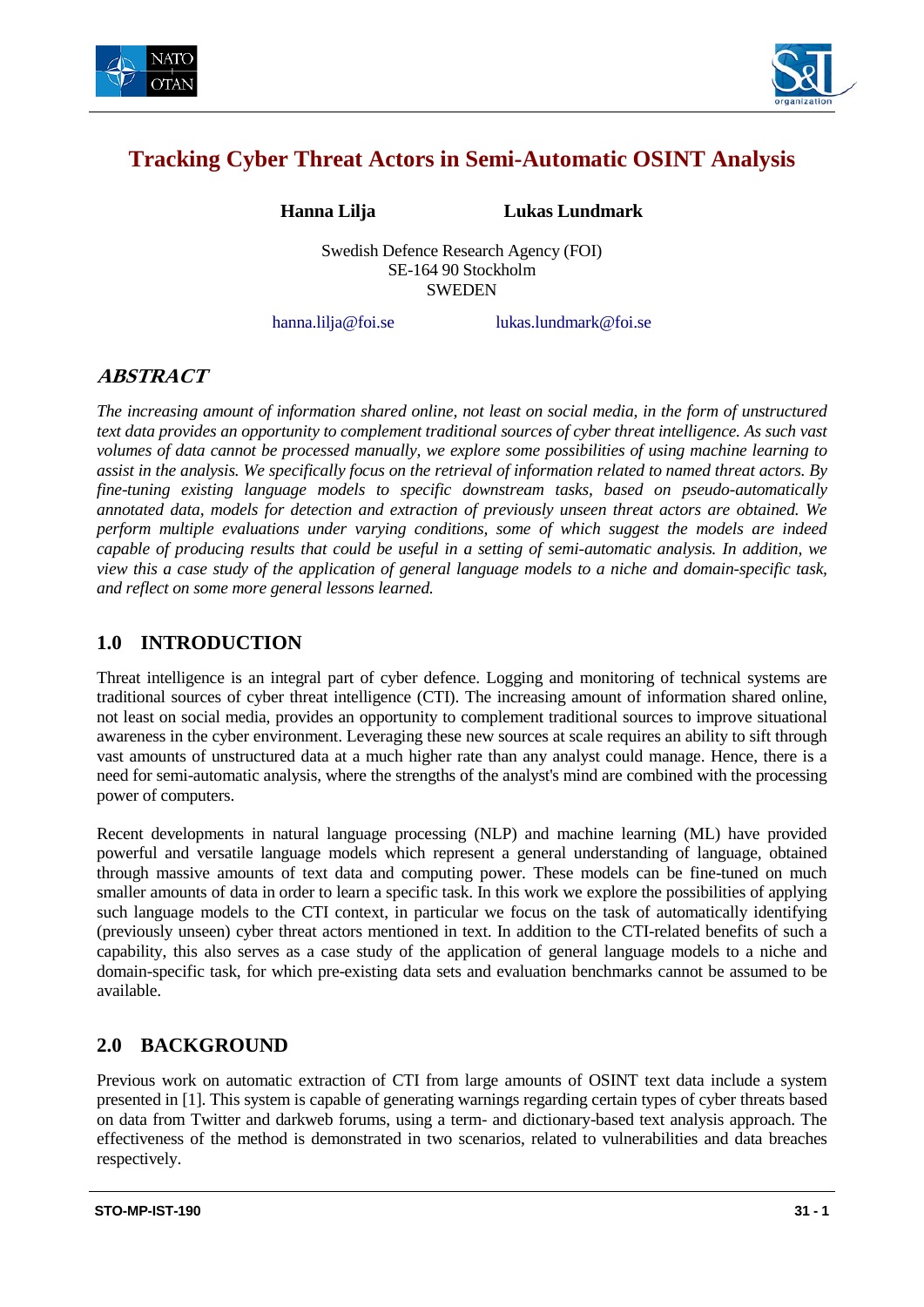

In this work we use pre-trained language models. In NLP, language models are machine learning models that learn a probabilistic representation of language. These models train in an unsupervised fashion, where the model is given a corpus of text and an unsupervised pretext task. Pretext tasks are tasks that do not require any human annotation. A common example is the Language Model Objective (LMO), where the model is tasked with predicting the next word in a given sequence of text. The purpose of pretext tasks is not to solve the task itself, but to prepare the model for fine-tuning on a downstream task.

Most recent language models are based on a form of neural network called the Transformer [7]. Unlike previous methods, which process input-sequences one element at a time, the Transformer can process all elements in the sequence in parallel. This more efficient form of text processing has made it possible to use more training data and larger models. This, in turn, has contributed to Transformer-based language models achieving state-of-the-art performance in various NLP tasks.

In this work we evaluate four different Transformer-based language models.: *Bidirectional Encoder Representation from Transformer (BERT)* [2] is the approach that popularized pre-trained transformers. BERT uses two pretext tasks, *Masked Language Model* (MLM) objective and *Next Sentence Prediction* (NSP). For MLM, a subset of tokens in the input texts are masked, and the model must predict the original tokens. In NSP, the model predicts if two text sequences follow each other in the training corpus. All models used in this paper, except for DistilBERT, have pre-training setups using two pretext tasks. BERT is available in two sizes: BERT-base model with 110 million parameters and BERT-large with 340 million parameters. Due to hardware constraints during both training and evaluation, we use the smaller version, BERT-base. This model is pre-trained utilizing a combination of BookCorpus<sup>[1](#page-1-0)</sup> and English Wikipedia.

*RoBERTa* [4] is an improved version of BERT with minor adjustments to the text representation, training schema, and the training corpora. While the original BERT model was trained on English Wikipedia and BookCorpus, RoBERTa was, in addition, trained on about 160GB of news articles and web text. RoBERTa also differs in how it represents text, using a Byte Pair Encoder (BPE) tokenizer [6]. The BPE is better at handling out-of-vocabulary words than BERT's WordPiece tokenizer, thus making it suitable for online texts with diverse vocabularies. Similar to BERT, we use the smaller version with 110 million parameters.

*DistilBERT* [8] is a distilled version of BERT. Distillation, in the context of machine learning, is the process of training smaller models (students) with the output of larger models (teachers) as input. Distillation can help reduce the size of the model while still retaining its performance. The smaller size of the models can prevent overfitting on downstream tasks. DistilBERT is trained using the output of BERT-base and contains 40% fewer parameters while still retaining circa 97% of BERT-base's performance.

*BERTweet* [5] is a modified version of RoBERTa pre-trained on 850 million English language tweets. BERTweet also has a unique tokenizer and pre-processing scheme to handle commonly occurring elements of tweets, such as hashtags, emojis, and usernames.

### **3.0 METHOD**

Before a language model can be fine-tuned, a learnable task must be defined, and data reflecting the concepts of that task obtained. We use the STIX (Structured Threat Information Expression)<sup>[2](#page-1-1)</sup> data format as a model of the CTI context, and as starting point for identifying types of information which would be of interest to find. Using an existing and established framework not only saves time and effort, but also helps to facilitate compatibility between information obtained through structured and unstructured data. STIX consists of a number of domain objects (e.g., *Threat Actor*, *Attack Pattern*, *Malware*), along with attributes, and relationships between objects. Two of these domain objects are of particular interest here, *Threat Actor* and

<span id="page-1-0"></span> <sup>1</sup> S. Kobayashi, *Homemade BookCorpus,* 2018.

<span id="page-1-1"></span><sup>&</sup>lt;sup>2</sup> *Introduction to STIX*, [https://oasis-open.github.io/cti-documentation/stix/intro.html.](https://oasis-open.github.io/cti-documentation/stix/intro.html)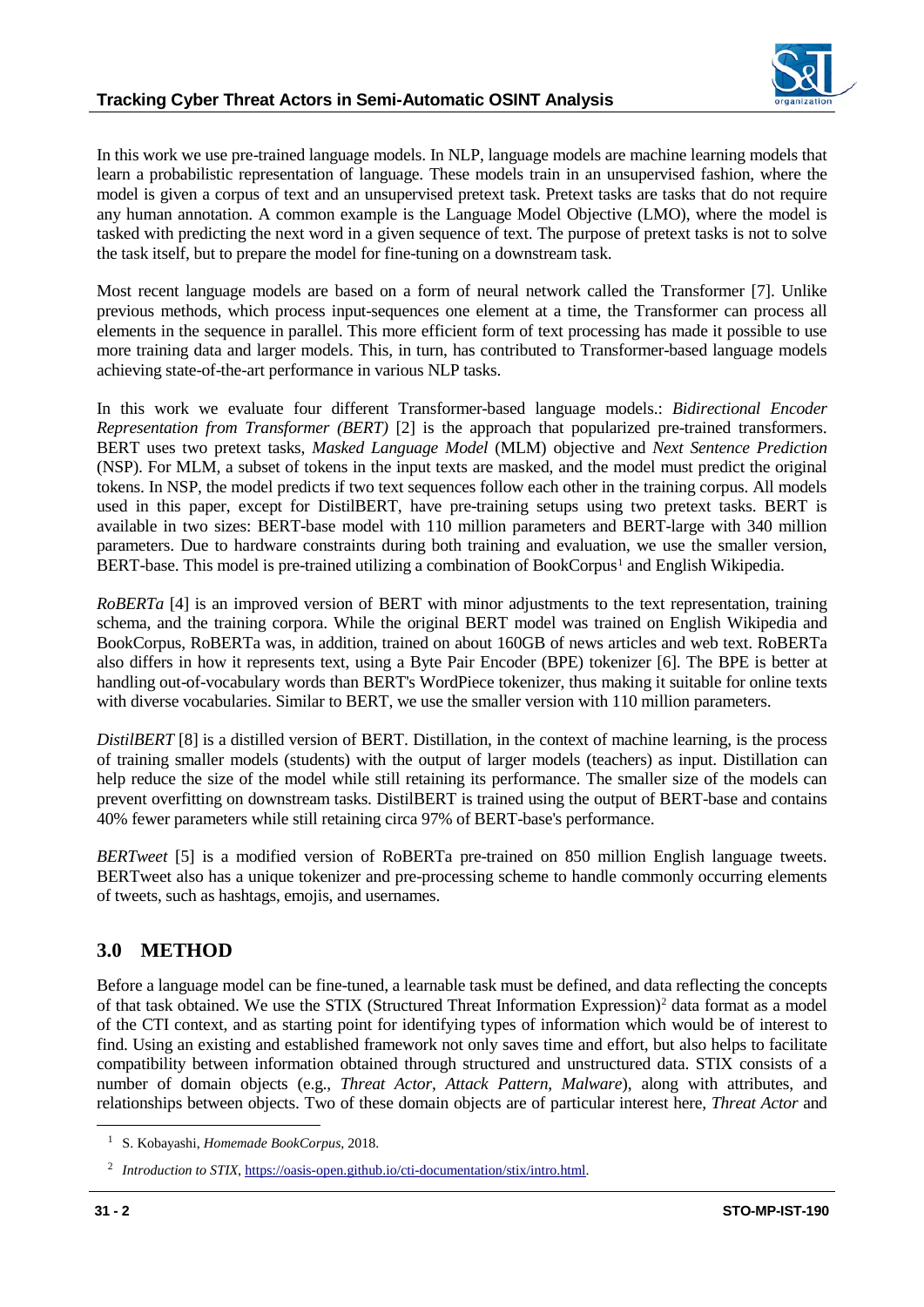

*Intrusion Set*. The former represents the actors (e.g., individual, group, organization) behind the threat, whereas the latter is a more abstract representation of the threat itself. They both, however, relate to named entities. While in theory the difference is well defined, that does not guarantee that it is reflected well in data collected in-the-wild. Based on this observation it was decided that the object of study, from now on *threat actor*, should cover the concepts of both *STIX Threat Actor* and *STIX Intrusion Set*. [3](#page-2-0) With the task defined the relevant data set can be crafted (Section 3.1) and machine learning models trained (Section 3.2).

### **3.1 Crafting the Data Set**

The raw data is collected through the Twitter steaming API, based on a set of generic cyber-related keywords such as "cyber" and "malware". This generates a large and highly imbalanced set of data, in which only a small fraction of the instances are related to threat actors. Supervised machine learning requires labelled data, in this case positive examples of tweets mentioning threat actors, and negative examples with no such mentions. Manual annotation of data is typically very time consuming, and therefore a potential blocker in the process of applying ML to specific tasks. We instead opt to explore the possibilities of using rule-based NLP techniques to annotate data in a pseudo-automatic<sup>[4](#page-2-1)</sup> fashion (Section 3.1.1), combined with a manually supervised data cleaning effort (Section 3.1.2). We use only the text content of the tweets, and no meta-data.

#### **3.1.1 Pseudo-Automatic Annotation**

Rule-based NLP techniques depend on manually defined language patterns and are therefore relatively simple and limited. As opposed to data-driven techniques, however, they have the benefit of not requiring any data upfront. For this reason, they are valuable as a quick way of starting data collection and exploring new data. With regards to threat actors, rule-based NLP is an efficient tool for finding mentions of actors whose names are already known. We are thus able to automatically sort downloaded tweets into two categories, texts which contain the name of a known threat actor, and texts which do not. While this annotation method undoubtedly saves time and effort, it also increases the risk of inaccurate labels. Any tweets containing (only) unknown threat actors, i.e., names that are not "on the list", will become false negative examples. A false positive example is created when the name of a known threat actor also has other meanings and is used in a different context.

### **3.1.2 Data Cleaning**

The initial pseudo-automated annotation has a high rate of false positives. For example, texts like "Don't forget our Platinum Cyber Mondays Special Sale" are given positive labels due to the words *cyber* (a Twitter stream keyword) and *Platinum* (also the name of a threat actor). To reduce the impact of this problem, we first manually inspect a subset of the positive tweets. Based on these false examples, we construct additional word-based filtering rules to remove reoccurring errors.

Furthermore, a large bulk of cyber tweets are produced by automated Twitter accounts which retweet cyberrelated news articles. As a result, our initial data set contains multiple tweets referencing the same original article but generated by different accounts. Such tweets are often identical – differing only in how much of the original article they cite, the hashtags they use, and the format of any URLs. The size of these groups of near-duplicate tweets, hereafter referred to as *duplicate groups*, can range from 2 to 15. These duplicate groups can cause a wide range of problems during both training and evaluation. They can take up a large fraction of all samples for less common threat actors, thus likely overfit the model to those tweets. Similarly, if the evaluation set contains many duplicates, it can skew the evaluation results.

<span id="page-2-0"></span><sup>&</sup>lt;sup>3</sup> While this to some extent invalidates the information compatibility argument made earlier, the ambiguity here is at least well defined, and could for example be resolved by an analyst in a setting of semi-automatic analysis.

<span id="page-2-1"></span><sup>4</sup> We use the term *pseudo-automatic* to emphasise the fact that the resulting set of labels is an approximation of the truth, and that the process is paired with a step of manually supervised data cleaning to reduce the number of incorrect labels.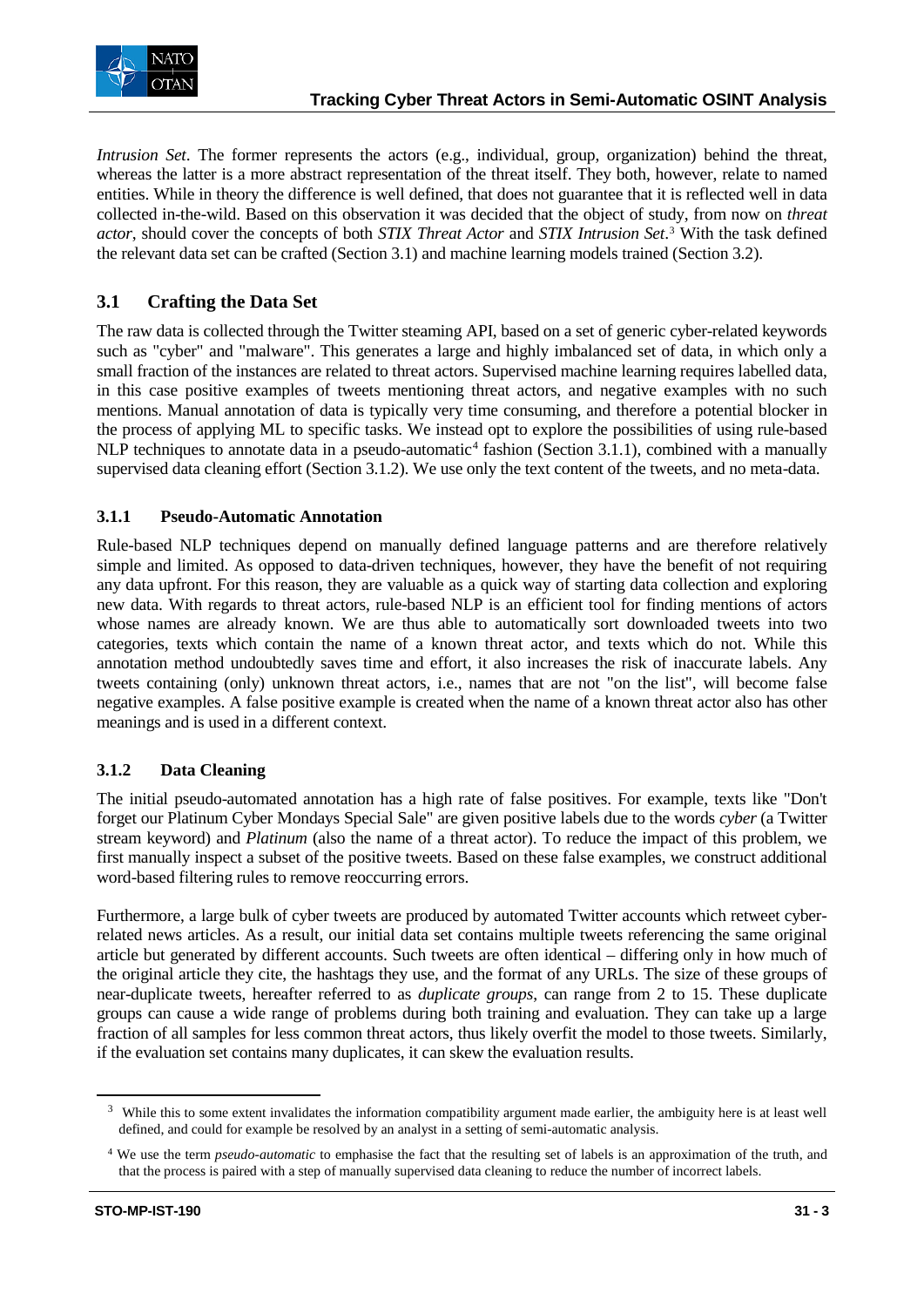

We utilize MinHash [10], a Locality Sensitive Hashing algorithm that finds similar documents in close-tolinear time to remove these duplicates. We use the implementation found in the *datasketch* python library<sup>[5](#page-3-0)</sup>. Since we are looking for near-perfect copies, we use a large shingle size of *k=*9. If two tweets have shingle sets with a Jaccard similarity [3] over 0.4, we regard them as duplicates. To find all duplicates of a tweet, we conceptualize the tweets in our data set as a graph, where tweets are nodes, and two tweets are connected if they are duplicates. We then find all *connected components* by traversing the graph using Depth First Search, and keep only the longest tweets in each connected component, discarding the remaining tweets.

Finally, we clean up the contents of each tweet. Some distracting elements – hyperlinks, usernames, and email addresses – are replaced with corresponding masking tokens since they do not contain task relevant information. Similarly, emojis are transformed to text descriptions, e.g.,  $\blacklozenge$  is converted to :thumbs up. This allows models that do not have emojis in their vocabularies to understand the sentiment of the character.

### **3.2 Fine-Tuning Language Models**

The task of finding named threat actors mentioned in text is divided into two subtasks. The first, which we call *threat actor detection*, is a binary classification task. The objective is for the model to determine if a given text (tweet) mentions a threat actor or not. The goal of the second task, which we call *threat actor extraction*, is to identify the name of the threat actor.

#### **3.2.2 Data Splits**

The purpose of using machine learning in the threat actor context is to obtain the ability to automatically find *new threat actors*<sup>[6](#page-3-1)</sup> when mentioned in text. We therefore want to avoid a situation where the models just memorizes the actual names of the threat actors in the training data. We also want to ensure that evaluation reflects the models' ability to generalize to previously unseen threat actor names. To this end we construct the training, validation, and test splits of our data so that no threat actor name occurs in more than one split. The threat actors in our data set have a power-law-like distribution – a small minority of threat actors make up the bulk of positive examples. To create the splits, we sort the threat actors based on frequency of occurrence in the data set. For the training split, we select the most frequent threat actors and their corresponding tweets until we have acquired at least 80% of all positive tweets. From the remaining threat actors we keep selecting the most frequent until we have reached at least 10% of all positive tweets for the validation split. The remaining threat actors are then used for the test split. Any tweet containing actors from two or more splits is then removed to prevent overlap. The resulting training split included 16 different actors, the validation split 6, and the test split 48. A total of around 3300 positive tweets were used (reduced from over 8000 through the cleaning process).

#### **3.2.3 Continued Pre-Training**

Except for BERTweet, our pre-trained language models are pre-trained on corpora which share little-to-no similarity with our target domain of cyber tweets. As a result, these models are likely to experience a domain shift when fine-tuned on our data, causing them to underperform. One way to tackle this is continued pre-training [11]. The idea is to continue unsupervised pre-training on a new data set sampled from the target domain. This continued pre-training adjusts the model to the target domain, thus diminishing the domain shift experienced by the model during subsequent fine-tuning.

For this reason, additional data for continued pre-training was sampled from the downloaded cyber tweets. Again the previously described data cleaning method was used, and tweets that overlapped with the

<span id="page-3-0"></span> <sup>5</sup> E. Zhu och V. Markovtsev, *ekzhu/datasketch: First stable release,* Zenodo, 2017.

<span id="page-3-1"></span><sup>6</sup> All names of threat actors that are known to us can easily be listed and thereafter found in text through the use of rule-based NLP techniques, we do not need machine learning for that.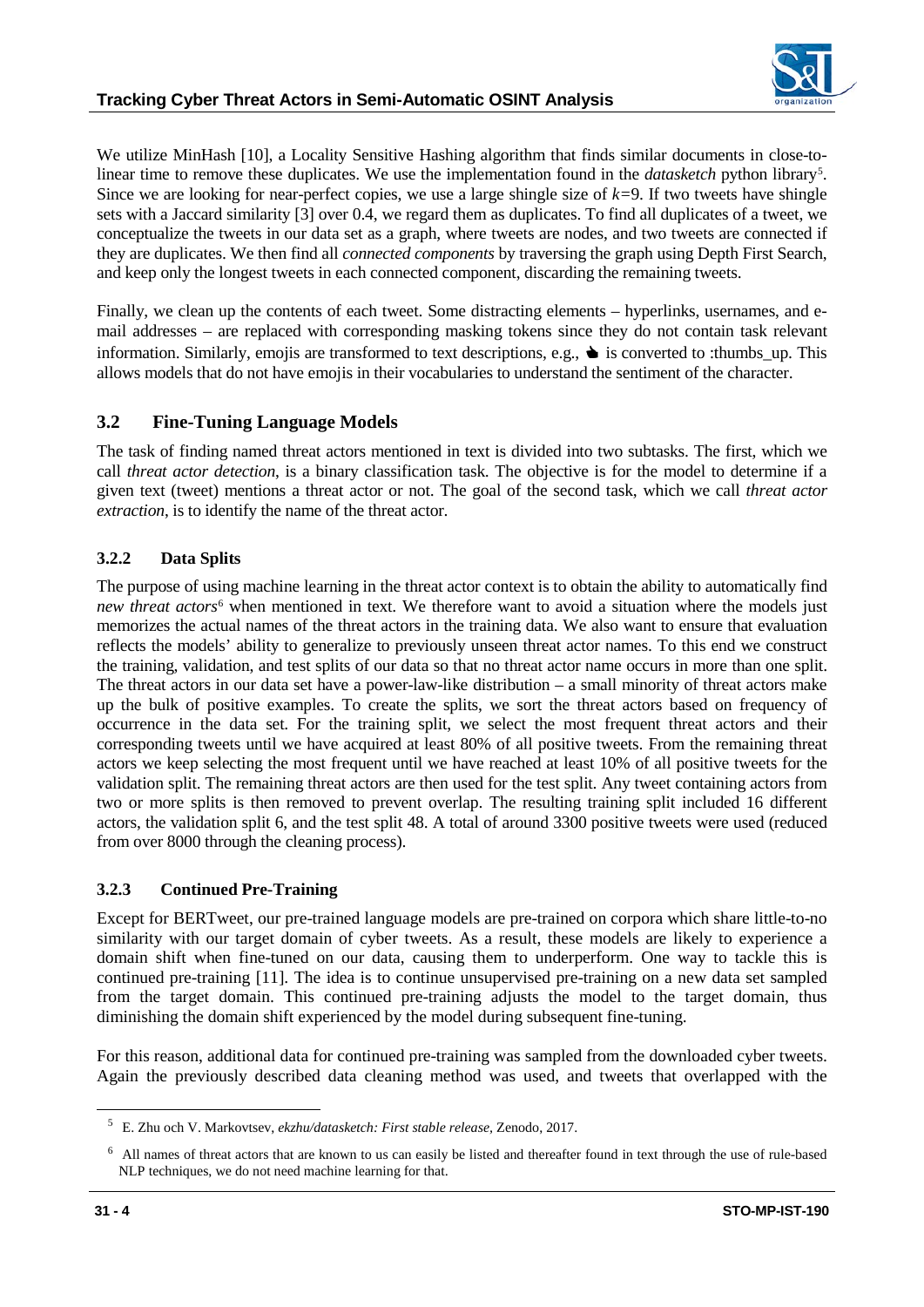

annotated data set were filtered out. To investigate how the size of the pre-training set affects downstream performance, we compiled two data sets of different sizes – one with 25,000 tweets and one with 250,000 tweets. We then generated three different instances for each of the four language models, one with no additional pre-training and one for each pre-training data set. The *Masked Language Model*-objective was used as pre-training objective.

#### **3.2.4 Threat Actor Detection**

The task of threat actor detection entails classifying whether a tweet contains one (or more) mentions of a threat actor or not. We train each language model with the data splits described in Section 2.2.2. Negative examples for each split were sampled from the set of downloaded cyber tweets. To prevent overfitting to a small set of negative samples, we used a ratio of 4-to-1 negative-to-positive samples in the training set.<sup>[7](#page-4-0)</sup> A larger fraction of negative training than that was observed to produce very low recall, while a much smaller fraction increased the risk of the model overfitting. For the validation and test set the distribution between positive and negative examples was kept even.

#### **3.2.5 Threat Actor Extraction**

Threat actor extraction is a token-level<sup>[8](#page-4-1)</sup> classification task in which each token is either part of a threat actor name or not. For token-level annotation, the tweets are tokenized and the tokens overlapping the known threat actor names are given a positive label. Training is similar to the detection task, except for an additional dropout layer between the token output and the final classifier layer. Due to time constraints, for this task we use only the RoBERTa language model since its tokenizer is the easiest one to extract correct labeling from. To reduce the task's difficulty, we assume that each tweet the model receives during inference contains at least one threat actor, and therefore only include such tweets during training. We consider this simplification justified since the threat actor detection model is meant to solve the task of filtering out tweets that mention threat actors.<sup>9</sup>

#### **3.2.6 Training and Hyperparameter Tuning**

As is standard when training Transformers [7], we start with a warmup phase – the learning rate is initialized to close to 0 and increases until it reaches the maximum learning rate after *n* steps. We also use linear learning rate decay, where the learning rate decreases after each step until it reaches 0. All model instances are fine-tuned for a single epoch. We perform hyperparameter tuning over four parameters – weight decay factor, number of warmup-steps, maximum gradient norm, and maximum learning rate. For the extraction task we also search for the optimal dropout rate for the final classification layer. We use Bayesian Optimization to explore the parameter space<sup>10</sup>. For each model, we perform 50 iterations and select the model which achieves the highest F1-score on the validation set.

<span id="page-4-0"></span> $\frac{7}{1}$  It is worth noting that this still constitutes a significant overrepresentation of positive examples, compared to the natural distribution.

<span id="page-4-1"></span><sup>&</sup>lt;sup>8</sup> Before text is "read" by a language model, the input string is split into continuous segments known as tokens, often consisting of words or sub-words. Different models have different ways of doing this, e.g., splitting on white space or splitting based on a pre-defined vocabulary. Rare words, such as threat actor names, tend to be divided into mutliple tokens. This is why threat actor extraction is performed on token-level, rather than word- or character-level.

<span id="page-4-2"></span><sup>9</sup> When we later deploy the models, we first let the detection model find positive samples in a stream of tweets, which are then analysed by the extraction model.

<span id="page-4-3"></span><sup>&</sup>lt;sup>10</sup> We used the hyperparameter optimization library Optuna [9].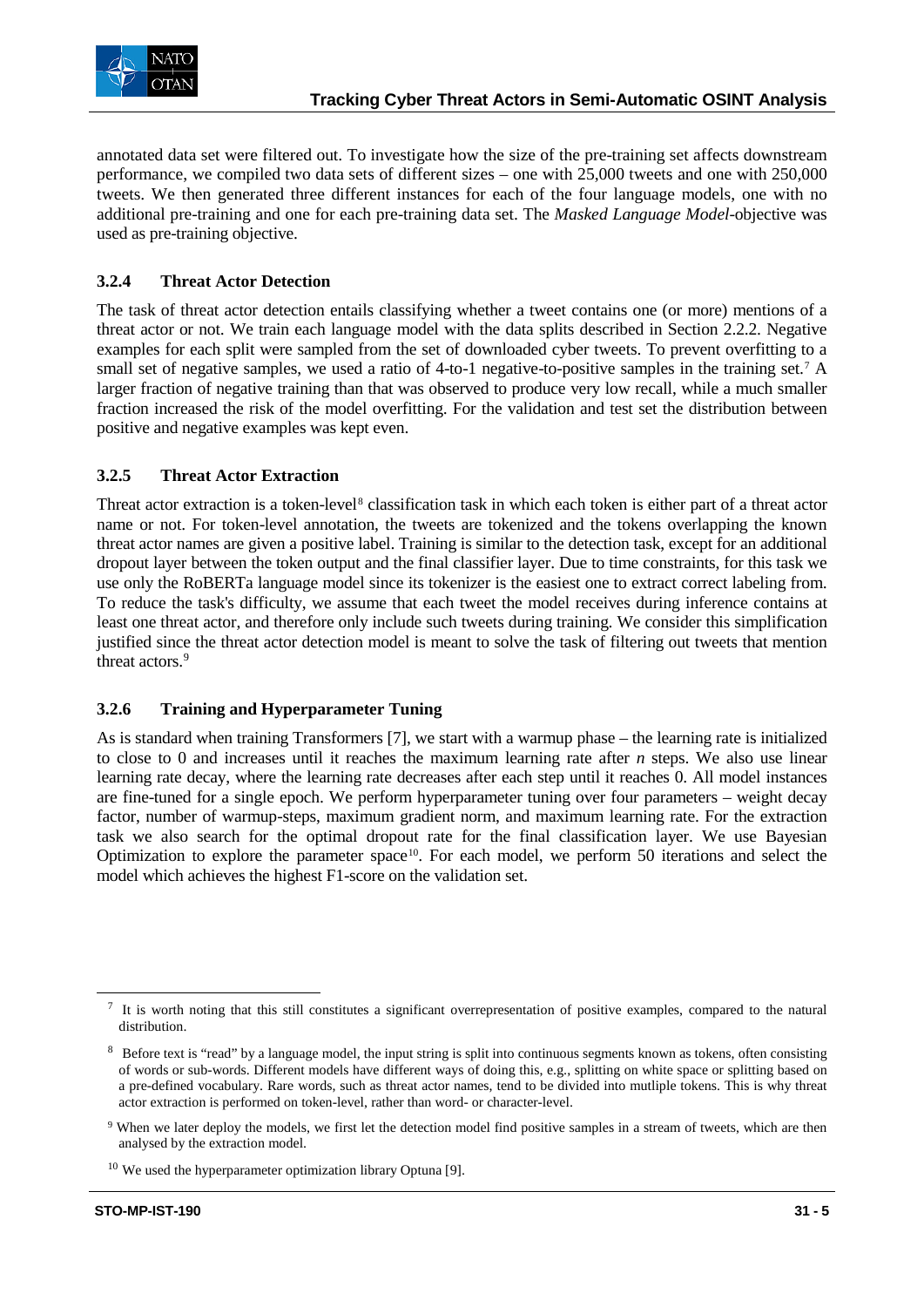### **4.0 RESULTS**

Two different sets of data are used to evaluate the performance of the models. The first is a held-out partition of the pseudo-automatically annotated data that was used for training, a common practice in the field of machine learning. This evaluation is described in Section 4.1. The second is a set of data collected at later point in time, and therefore not overlapping with the first one. For the second set of data the evaluation is done with regards to manually applied labels, described in Section 4.2.

### **4.1 Evaluation on Pseudo-Automatically Annotated Data**

We evaluate performance on the threat actor detection task for each language model (and pre-training condition) on our held-out test set. The results are presented in [Table 4-1,](#page-5-0) the metrics used are precision, recall, and F1-score (which is the harmonic mean of precision and recall). We note that all models are roughly similar in performance across each metric. The models pre-trained on tweets and web text (BERTweet and RoBERTa) seem to have a slight advantage, particularly in terms of recall. The effect of additional pre-training ranges from negligible to slightly positive. The best model with regards to F1-value is the RoBERTa model pre-trained on 250K tweets. However, BERTweet without any additional pretraining has the highest precision, while still achieving a reasonable recall.

| Language Model    | # Pre-training Tweets | Precision [%] | Recall $[%]$ | $F1/$ %] |
|-------------------|-----------------------|---------------|--------------|----------|
| <b>BERT</b>       | $\Omega$              | 95.5          | 88.1         | 91.7     |
|                   | 25k                   | 91.5          | 89.4         | 90.4     |
|                   | 250 <sub>k</sub>      | 94.5          | 87.6         | 90.9     |
| <i>DistilBERT</i> | $\Omega$              | 94.8          | 83.9         | 89.0     |
|                   | 25k                   | 92.3          | 88.1         | 90.2     |
|                   | 250k                  | 92.9          | 90.0         | 91.4     |
| RoBERTa           | $\theta$              | 93.6          | 93.6         | 93.6     |
|                   | 25k                   | 95.5          | 88.1         | 91.7     |
|                   | 250 <sub>k</sub>      | 93.7          | 95.0         | 94.3     |
| <b>BERT</b> weet  | $\theta$              | 96.0          | 91.3         | 93.6     |
|                   | 25k                   | 95.2          | 92.6         | 93.9     |
|                   | 250k                  | 95.2          | 92.2         | 93.7     |

<span id="page-5-0"></span>

|  | Table 4-1: Evaluation results for the <i>threat actor detection</i> task on the pseudo-automatically annotated data. |
|--|----------------------------------------------------------------------------------------------------------------------|
|  |                                                                                                                      |

The results for the threat actor extraction task (precision, recall, and F1-score on token-level) are presented in [Table 4-2.](#page-5-1) Here we notice a more apparent positive effect of additional pre-training, a five percentage point increase in F1-score between no and full pre-training. We observe two possible reasons for the low recall. First, the model has difficulty with threat actor boundaries, e.g., the last few tokens in long threat actor names are often ignored. Second, the model often misses threat actor mentions in hashtags, which are much harder to detect since there is little surrounding language context to help the model.

<span id="page-5-1"></span>

| Table 4-2: Evaluation results for the <i>threat actor extraction</i> task on the pseudo-automatically annotated data. |
|-----------------------------------------------------------------------------------------------------------------------|
|-----------------------------------------------------------------------------------------------------------------------|

| Language Model | $# Pre\text{-}training\mathit{Tweets}$ | Precision $[%]$                | $Recall$ [%] | $1\%$ |
|----------------|----------------------------------------|--------------------------------|--------------|-------|
| RoBERTa        |                                        |                                | 15.6         | 25.6  |
|                | 25k                                    | 67.7                           | 16.7         | 26.8  |
|                | 250k                                   | $72^{\circ}$<br>$\sim$ $\cdot$ | 19.5         | 30.7  |

### **4.2 Evaluation through Manual Annotation**

As a complement to the evaluation on the pseudo-automatically annotated set of data, additional evaluation of the RoBERTa-based model (with extra pre-training on 250k cyber-related tweets) is performed through manual annotation, where manually applied labels are compared to the results of the detection and extraction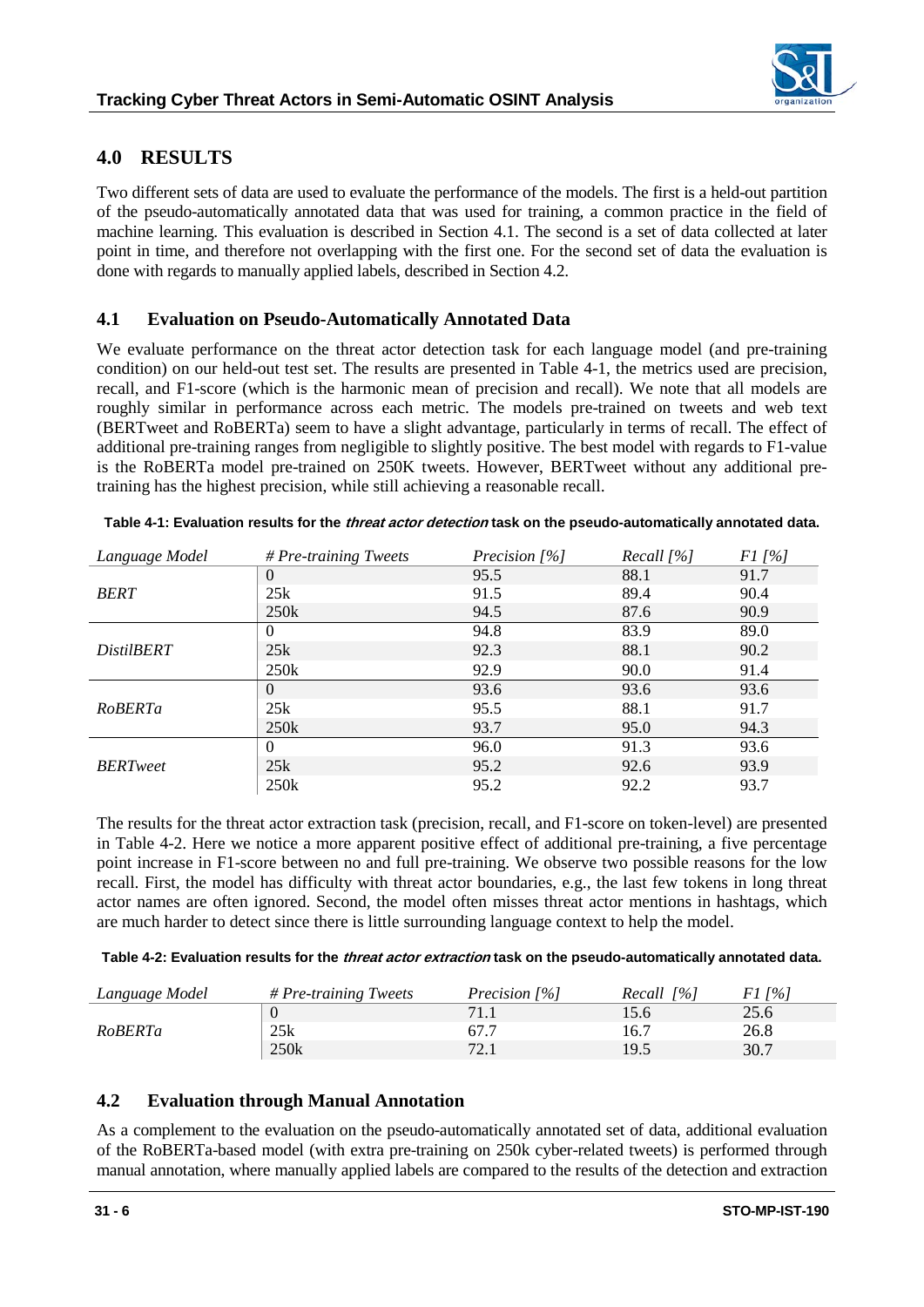models. A set of 800 newly downloaded tweets was annotated, each tweet being read by three individuals $11$ who would classify it as positive or negative and (in the positive case) record the name of the threat actor. A majority vote decided the final classification label. The only data cleaning performed on this data was manual removal of duplicates.

The evaluation results for the detection task are shown in [Table 4-3,](#page-6-0) where threshold value indicates how certain (on a scale from 0 to 1) the model must be that the analysed text does indeed mention a threat actor for it to be regarded as a positive example (in the evaluation on the pseudo-automatically annotated data the threshold value 0.5 is used throughout). The metrics used are once again precision, recall, and F1-score. The data which was manually annotated was sampled to be balanced between positive and negative predictions from the detection model at threshold value 0.5. This distribution is significantly different from the natural one, in our stream of cyber-related tweets only a very small fraction contains threat actors.

#### <span id="page-6-0"></span>**Table 4-3: Evaluation results through manual annotation for the threat actor detection task at different threshold values.**

| Language model | Threshold | Precision [%] | Recall [%] | [%]  |
|----------------|-----------|---------------|------------|------|
| RoBERTa 250k   | 0.99      | 19.1          | 80.4       | 30.8 |
|                | 0.9       | 15.9          | 91.1       | 27.1 |
|                | 0.75      | 15.1          | 98.2       | 26.2 |
|                | $0.5\,$   | 14.0          | 00         | 24.6 |

The model for threat actor extraction returns a value for each token in the text, indicating the probability for that token to be part of a threat actor name. This token-level information can be used to produce name suggestions consisting of complete words from the original text. These name suggestions, *(threat actor) candidates*, can be obtained through more or less strict conditions on the machine learning results. Here we test four such sets of conditions, all of which take into account both the how certain it is that the text contains a threat actor (detection threshold value) and the probability for individual tokens to be part of the name of a threat actor. The candidate types  $cand_H$ ,  $cand_H$ , and  $cand_L$  use the detection threshold values 0.9, 0.75, and 0.5 respectively. The candidate type  $cand_F$  also uses the threshold value 0.5, but is forced to find at least one candidate in each text. The conditions on token-level probability also differs between candidate types.

The results of comparing<sup>[12](#page-6-2)</sup> the obtained candidates with the manually recorded threat actor names are presented in [Table 4-4.](#page-7-0) The precision, recall, and F1-score metrics are calculated over the whole set of manually annotated tweets. An additional metric, which we call *I-precision*, is also introduced. This is the precision taking only those tweets into account which the annotators jointly considered to be mentioning a threat actor. This does not reflect the performance of the extraction model in reality, but gives us an idea of how it might perform under ideal conditions, i.e. in tandem with a perfect detection model<sup>[13](#page-6-3)</sup>.

<span id="page-6-1"></span><sup>&</sup>lt;sup>11</sup> These individuals are not cyber security experts. Given the fact that tweets generally tend to be short and not necessarily convey a clear statement, this is a relatively challenging annotation task.

<span id="page-6-2"></span> $12$  This comparison was done in a somewhat more forgiving manner than that done for the detection task. A candidate was seen as correct if it (in all essential parts) overlapped a name suggestion given by at least one annotator.

<span id="page-6-3"></span><sup>&</sup>lt;sup>13</sup> The extraction model, which was trained on positive examples only, to some extent assumes that the detection task is solved earlier on in the analysis flow. An underperforming detection model can therefore have a negative impact on the quality of the extraction results.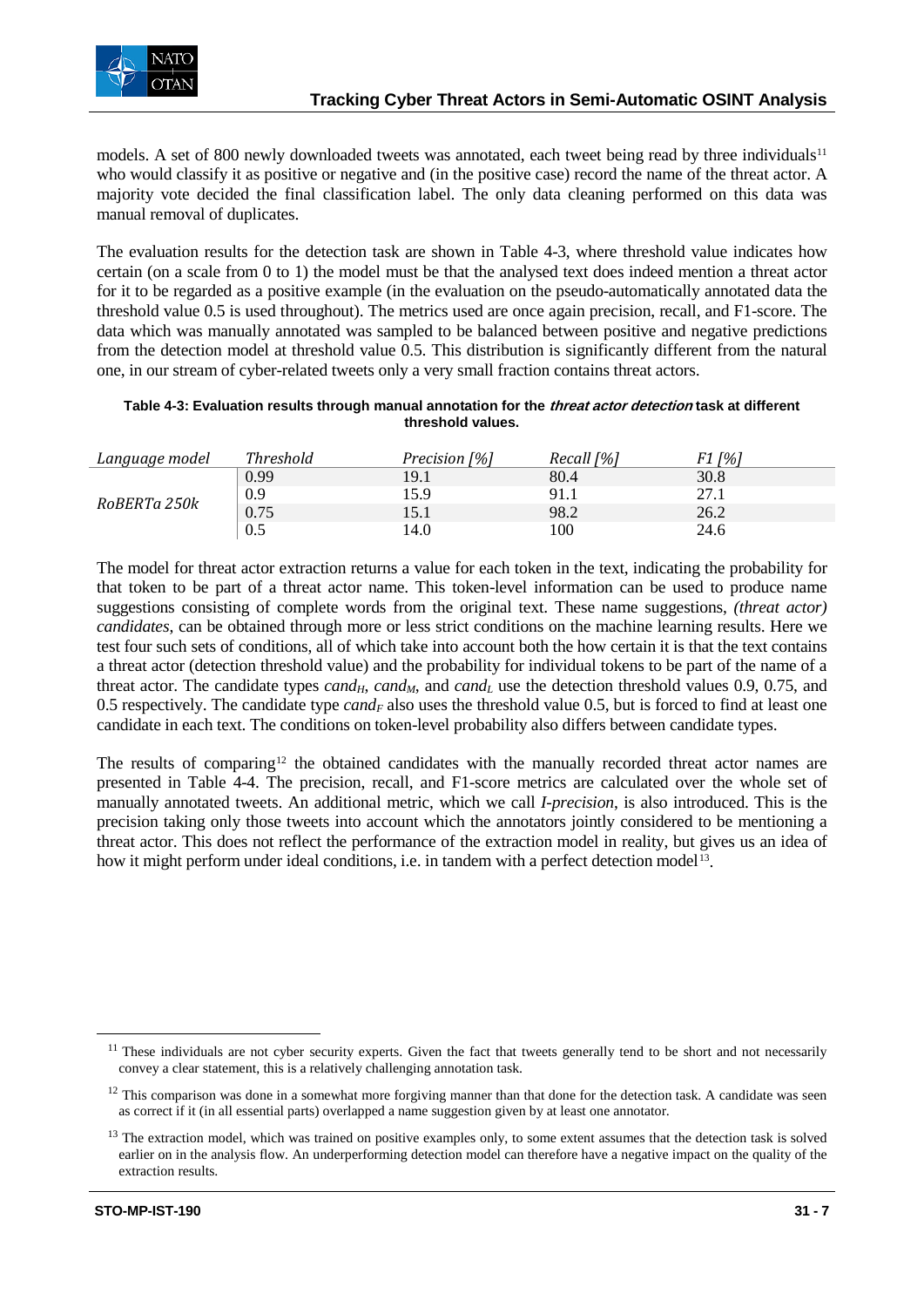

<span id="page-7-0"></span>

| Candidate type       | Precision [%] | Recall $[%]$ | $F1$ [%] | <i>I-precision</i> $[%]$ |
|----------------------|---------------|--------------|----------|--------------------------|
| $c$ and $_H$         | 11.4          | 61.5         | 19.3     | 53.3                     |
| $c$ and <sub>M</sub> | 10.1          | 69.2         | 17.6     | 53.6                     |
| $cand_L$             | 8.4           | 76.9         | 15.1     | 51.5                     |
| $cand_F$             | 8.7           | 73.8         | 15.6     | 53.9                     |

**Table 4-4: Evaluation results through manual annotation for the threat actor extraction task.**

The results for the detection task differ significantly from those based on the pseudo-automatically annotated data (comparable at threshold value 0.5). In particular there is a massive drop in precision, whereas the recall is slightly increased. The results for the extraction task are not directly comparable, but the trend of low precision and higher recall is the same. The fact that the I-precision values are significantly higher indicates that the low precision of the detection model is a major contributing factor to the very low precision of the extraction model.

To add one more perspective to the performance of the models, we conduct one additional evaluation, meant to reflect more user-like conditions, with the help of a purpose-built dashboard (se[e Figure 4-1\)](#page-7-1).



#### <span id="page-7-1"></span>**Figure 4-1: A dashboard designed for manual evaluation of machine learning models. It shows, among other things, the percentage of tweets classified as containing threat actors at different threshold values (pie chart), and top-10 lists for threat actor candidates, for a selected time interval.**

A fresh batch of Twitter data was downloaded and analysed by the machine learning models, over the course of two weeks. The results were then studied in 14 data intervals of 24 hours. For each interval the proportion of tweets classified as positive was recorded. The top-10 most frequent threat actor candidates for each candidate type were then manually<sup>[14](#page-7-2)</sup> sorted into the following categories: *threat actor*, *malware*, *organization*, *person*, *acronym*, *other*. The categories were chosen to cover the types of named entities we by experience knew were common among miss-classifications. The result of the manual categorization of top-10 candidates is illustrated in [Figure 4-2,](#page-8-0) which for each candidate type and category shows the distribution of number hits per time interval (i.e., 14 data points for each category).

<span id="page-7-2"></span><sup>&</sup>lt;sup>14</sup> This work was done by one person only, however, as the dashboard allows access to multiple tweets for each candidate and thus provide more context it can be argued that this annotation is less subjective in nature than the one previously described.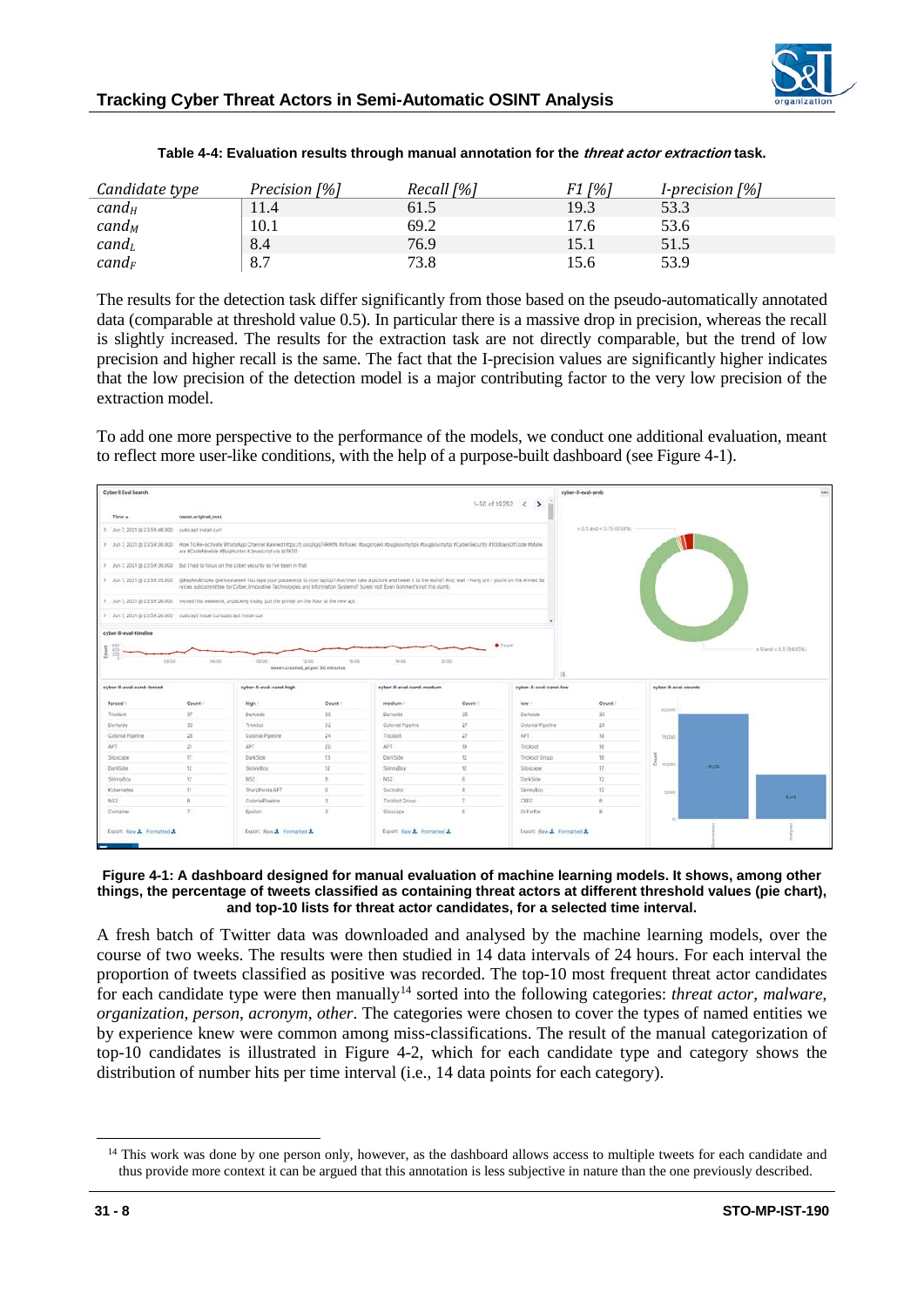



<span id="page-8-0"></span>**Figure 4-2: Distribution of number of hits per 24-hour interval for each entity category, in the top-10 lists for each threat actor candidate type (***cand<sub>H</sub>***,** *cand<sub>M</sub>***,** *cand<sub>L</sub>***,** *cand<sub>F</sub>***).** 

The proportion of tweets classified as positive at threshold value 0.5 varies between 4.0% and 8.4%, with a mean of 5.4% over the whole time period. In other words, close to 95% of the tweets are filtered out, even at a low threshold. Since the natural distribution is very imbalanced this is good sign, it means that the model is significantly closer to the real distribution between positive and negative than the training data was. This is also encouraging with regards to the earlier indications of high recall<sup>[15](#page-8-1)</sup>, as they are not obviously explained away by a massive overrepresentation of positive classifications.

For  $cand_H$ , which has the strictest probability requirements, we see the highest mean number of actual threat actors among the top-10 at 2.4 (the other candidate types all have a mean around 2). The median for number of threat actors is 2 for all candidate types. All types has 0 threat actors in at least 1 of the 14 intervals, *cand<sub>H</sub>* has at most 6 within one interval, *cand<sub>M</sub>* at most 5, and the other two at most 4. Regarding confusion with other entity categories the pattern is the same for all candidate types. The most common specific error the model makes is to mistake the name of a *malware* for the name of a *threat actor*. This is not surprising, since the language context of these entity types can be very similar or even identical – even a human reader may need background knowledge to distinguish between them. The *other* category is the most prevalent one, but no additional error categories were identified.

<span id="page-8-1"></span><sup>&</sup>lt;sup>15</sup> True recall is in reality impossible to calculate with huge data sources like Twitter, since we are unable to measure it over the entire set of data.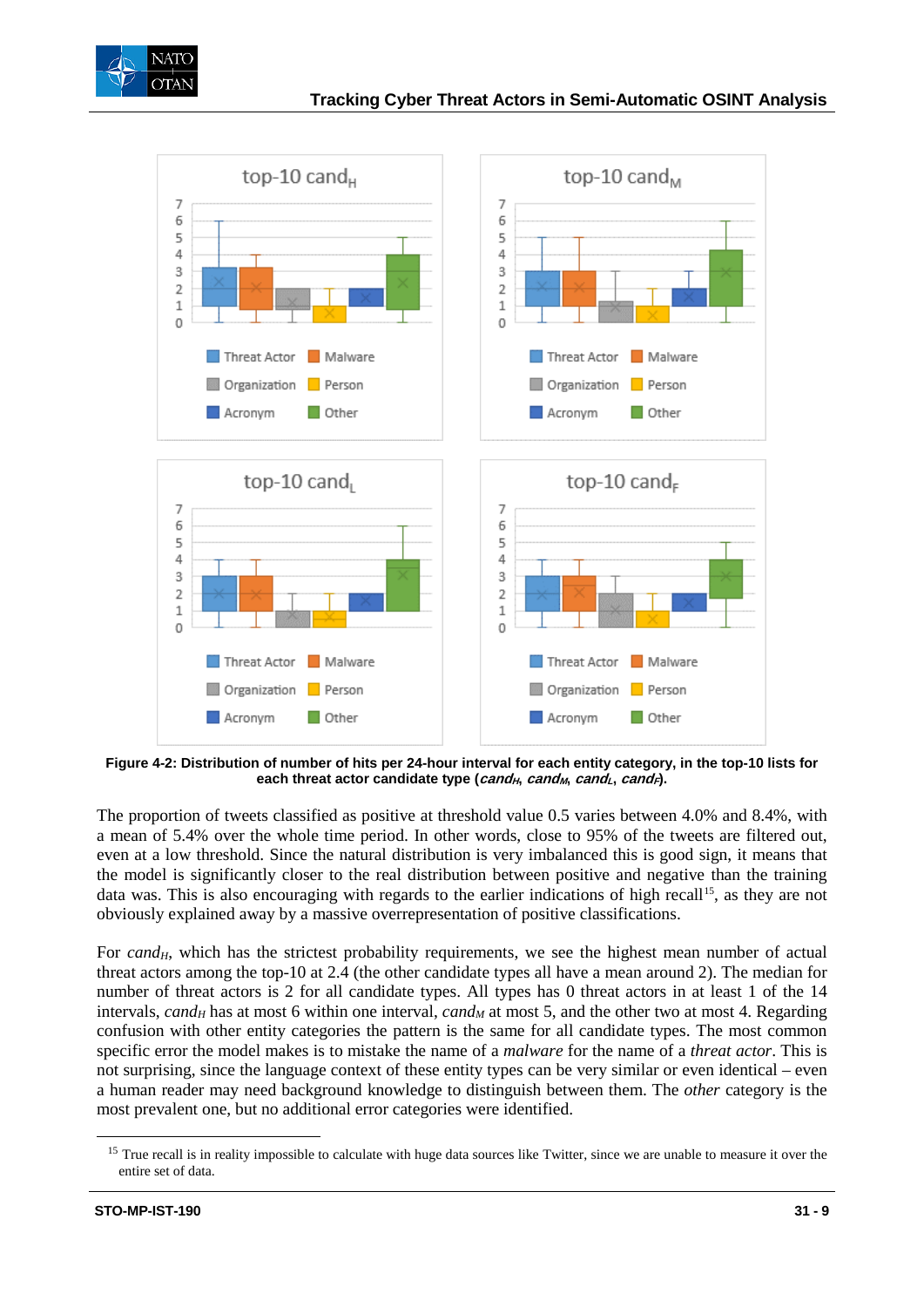

## **5.0 DISCUSSION**

The evaluation on the held-out test set yields very promising results in terms of both precision and recall, while the results of the second evaluation indicate that the precision is severely lacking. Additional iterations of data collection, annotation, and training would likely improve the performance. The reasonably high recall suggests that the detection model is capable of performing a relatively efficient filtering of tweets, where a large proportion of the interesting ones (in this case, those that mention threat actors) are kept while a large amount of the irrelevant ones can be automatically discarded. Most of the threat actor candidates provided by the extraction model are inaccurate, regardless of candidate type, but a top-10 list typically include one or two relevant suggestions. In a setting of semi-automatic analysis this could possibly be useful to some extent. One possible way of improving performance in the extraction task in particular, would be to leverage existing models for general named entity recognition (NER), either as a starting point for fine-tuning or in an ensemble arrangement alongside our model.

The results of the different evaluations offer some insights regarding the possibilities and challenges of applying machine learning and language models to a domain-specific and niche problem for which there are no available data sets or established evaluation benchmarks.

The large difference between the results of the two evaluations indicates that the underlying data sets represent different sections of the complete data stream (which is hardly surprising considering the fact that they were constructed in different ways and at different points in time) and that the models have not learned to generalize to a large enough extent. This underlines the importance of thinking through how data sets are sampled, especially when the distribution of data must deviate significantly from the natural one.

Rule-based NLP techniques are useful tools for pseudo-automatic annotation of data, which is needed to enable data driven methods like supervised machine learning. If a noisy data source (such as Twitter) is used, some manual data cleaning may be necessary to make the data useable. It is important to consider not just what is included in the data set, but also if something is missing. In the threat actor case one potential path to improvement we have identified would be to include "better" negative examples in the training data, for example by specifically collecting tweets mentioning named malware, in an effort to help the model better distinguish between different types of entities.

Another important question is whether the machine learning problem should be split into subtasks, and if so, how. In this case we use two models, one for detection and one for extraction of threat actors. It would be possible to split the task even further, for example by adding a model trained to determine if a tweet is at all related to cyber security to the beginning of the chain. Such a model could potentially filter out irrelevant topics, like "cyber bullying", and thereby making the task of the threat actor detection model more clear-cut (as it can focus more on what differentiates threat actors from other cyber security-related concepts). However, relying too much on models earlier on in a chain comes with the risk of early errors propagating and confusing models further down the line. Our extraction model shows symptoms of this, as its performance (unsurprisingly) appears to be negatively affected by the poor precision of the detection model. Another option would, in this case, be to let the extraction model see large amounts of negative examples at training time and so hopefully teaching it to better deal with future detection model errors. Generally speaking, some experimentation may be needed for a new application when it comes to task design. Also, iteratively annotating data and retraining model as subtask performance is improved may be beneficial.

How model performance should be evaluated is not always obvious, different evaluations may yield different results, as shown in the threat actor case. In the absence of established benchmarks, which are unlikely to exits for a niche problem, one must set the framework for the evaluation oneself. It is important to consider what potential biases and sources of errors a particular evaluation scheme might introduce. It may also be beneficial to not only look at classic metrics, but to also reflect on how the results may be used and what that means in terms of performance requirements.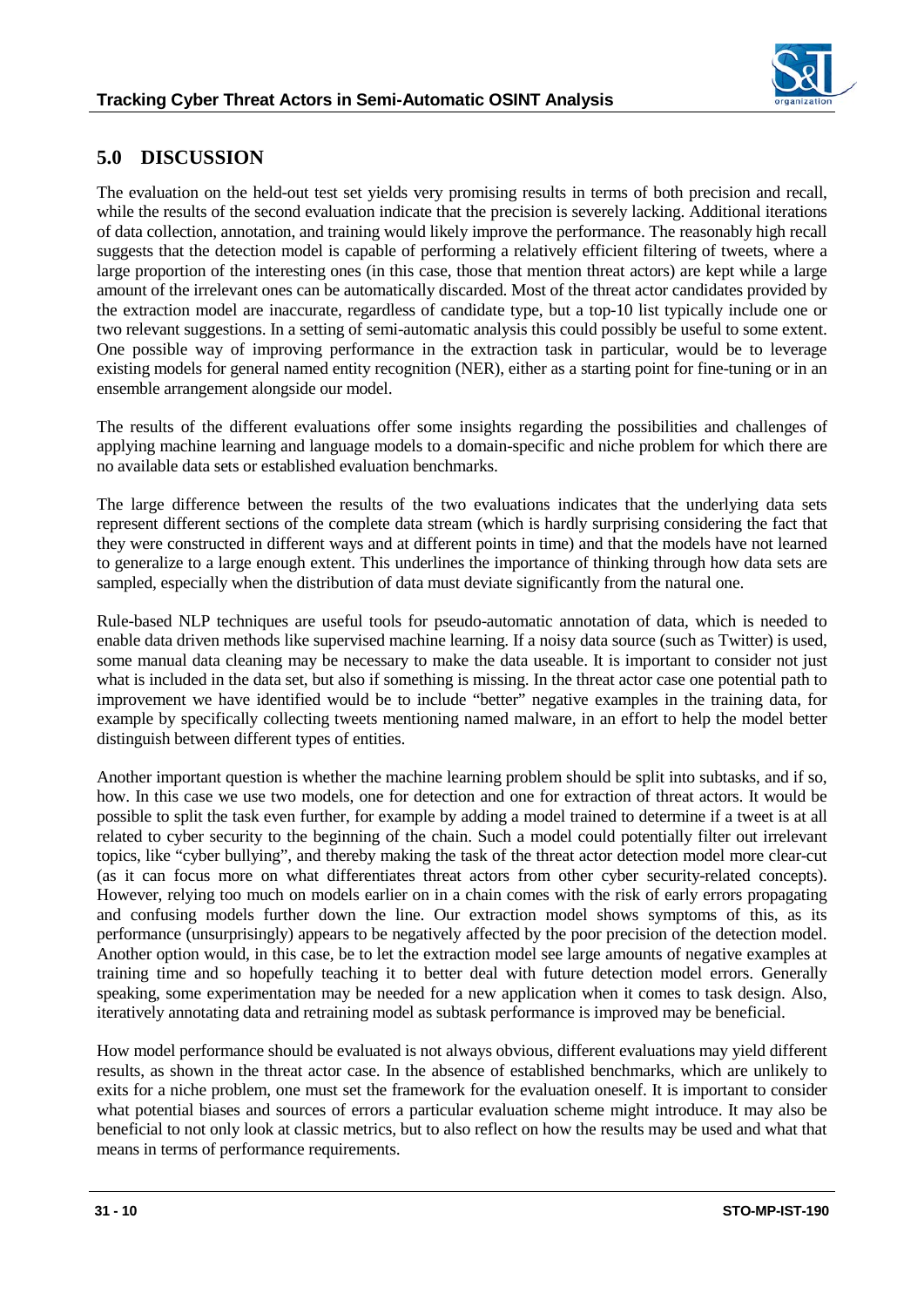

### **6.0 CONCLUSIONS**

The use of pseudo-automatic annotation of data, through rule-based NLP techniques, for fine-tuning of language models in the context of cyber threat actor detection and extraction appears to be viable. However, the results of the secondary evaluation indicate that multiple iterations of data collection, annotation, and training may be needed. Evaluation under more user-like conditions suggests that the models are capable of producing results that could potentially be useful in a setting of semi-automatic analysis.

### **7.0 REFERENCES**

- [1] A. Sapienza, A. Bessi, S. Damodaran, P. Shakarian, K. Lerman, and E. Ferrara," Early Warnings of Cyber Threats in Online Discussions," in *2017 IEEE International Conference on Data Mining Workshops (ICDMW), pp:667-674*, 2017.
- [2] J. Devlin, M.-W. Chang, K. Lee och K. Toutanova, "BERT: Pre-training of deep bidirectional transformers for language understanding," in *Proceedings of the 2019 Conference of the North American Chapter of the Association for Computational Linguistics: Human Language Technologies, Volume 1*, Minneapolis, 2019.
- [3] P. Jaccard, "The Distribution of the Flora in the Alpine Zone. 1," *New phytologist,* vol. 11, p. 37–50, 1912.
- [4] Y. Liu, M. Ott, N. Goyal, J. Du, M. Joshi, D. Chen, O. Levy, M. Lewis, L. Zettlemoyer och V. Stoyanov, "Roberta: A Robustly Optimized BERT Pretraining Approach," *CoRR,* vol. abs/1907.11692, 2019.
- [5] D. Q. Nguyen, T. Vu och A. T. Nguyen, "BERTweet: A pre-trained language model for English Tweets," in *Proceedings of the 2020 Conference on Empirical Methods in Natural Language Processing: System Demonstrations, EMNLP 2020 - Demos, Online, November 16-20, 2020*, 2020.
- [6] A. Radford, J. Wu, R. Child, D. Luan, D. Amodei, I. Sutskever och others, "Language Models Are Unsupervised Multitask Learners," *OpenAI blog,* vol. 1, p. 9, 2019.
- [7] A. Vaswani, N. Shazeer, N. Parmar, J. Uszkoreit, L. Jones, A. N. Gomez, L. Kaiser och I. Polosukhin, "Attention is All you Need," in *Advances in Neural Information Processing Systems 30: Annual Conference on Neural Information Processing Systems 2017, December 4-9, 2017, Long Beach, CA, USA*, 2017.
- [8] V. Sanh, L. Debut, J. Chaumond och T. Wolf, "Distilbert, a distilled version of bert: smaller, faster, cheaper and lighter," i *NeurIPS EMC 2 Workshop*, Vancouver, 2019.
- [9] T. Akiba, S. Sano, T. Yanase, T. Ohta och M. Koyama, "Optuna: A Next-generation Hyperparameter Optimization Framework," in *Proceedings of the 25rd ACM SIGKDD International Conference on Knowledge Discovery and Data Mining*, 2019.
- [10] A. Z. Broder, "On the resemblance and containment of documents," i *Compression and Complexity of SEQUENCES 1997, Positano, Amalfitan Coast, Salerno, Italy, June 11-13, 1997, Proceedings*, 1997.
- [11] S. Gururangan, A. Marasović, S. Swayamdipta, K. Lo, I. Beltagy, D. Downey och N. A. Smith, "Don't Stop Pretraining: Adapt Language Models to Domains and Tasks," in *Proceedings of the 58th Annual Meeting of the Association for Computational Linguistics*, Online, 2020.